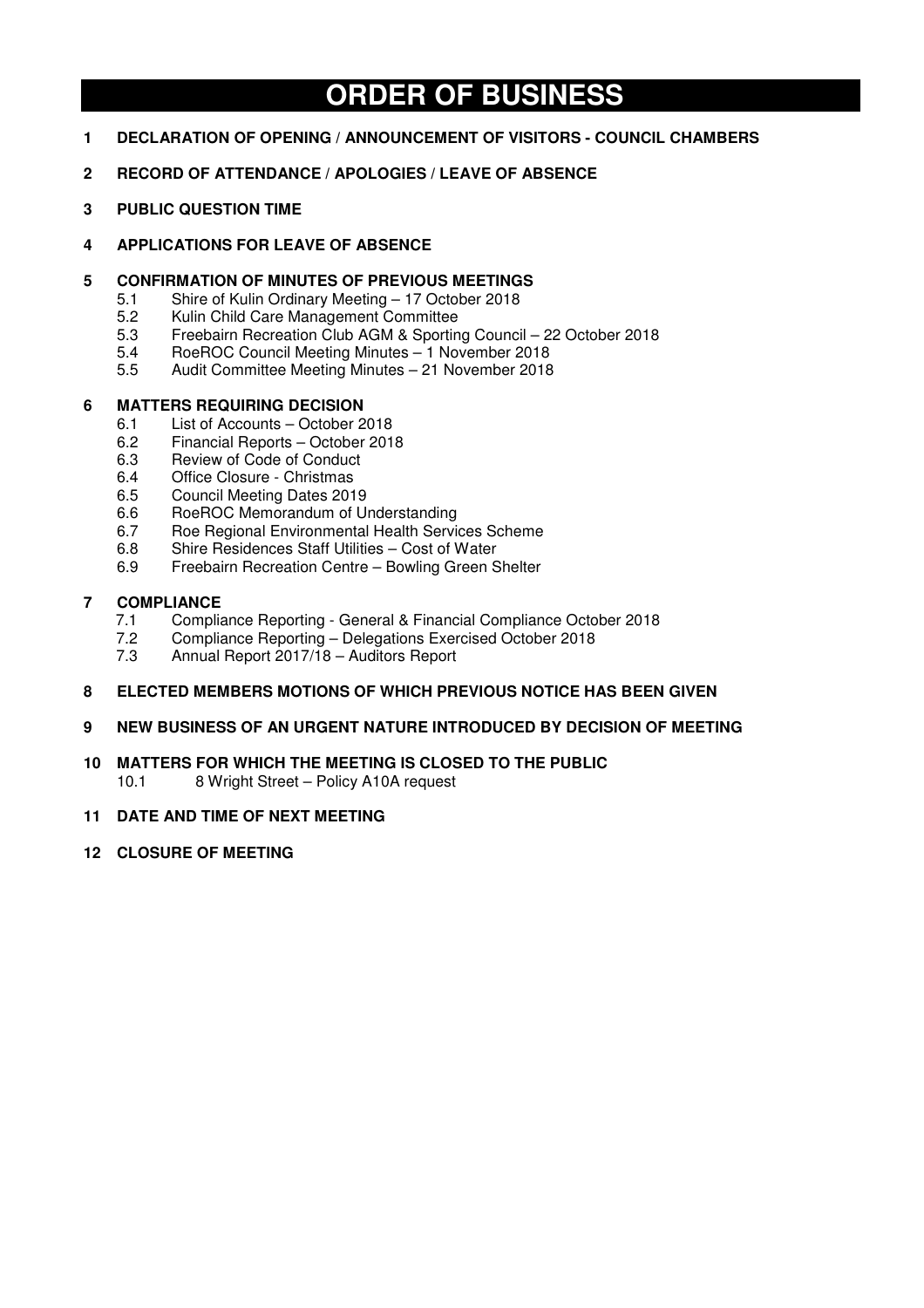## **Minutes of an Ordinary Meeting of Council held in the Council Chambers on Wednesday 21 November 2018 commencing at 4.40pm**

#### **1. DECLARATION OF OPENING / ANNOUNCEMENT OF VISITORS**  Garrick Yandle – Guest (incoming CEO)

## **2. RECORD OF ATTENDANCE/APOLOGIES/LEAVE OF ABSENCE**

| Attendance          |                                |              |
|---------------------|--------------------------------|--------------|
| <b>BD</b> West      | President                      | West Ward    |
| <b>RD Duckworth</b> | <b>Deputy President</b>        | West Ward    |
| <b>HT</b> McInnes   | Councillor                     | Town Ward    |
| G Robins            | Councillor                     | Town Ward    |
| <b>B</b> Smoker     | Councillor                     | West Ward    |
| R Bowey             | Councillor                     | Town Ward    |
| <b>BP</b> Taylor    | Councillor                     | Central Ward |
| <b>MS Lucchesi</b>  | Councillor                     | Central Ward |
| L Varone            | Councillor                     | East Ward    |
| N Mason             | <b>Chief Executive Officer</b> |              |
| C Vandenberg        | Deputy Chief Executive Officer |              |
| J Hobson            | Manager of Works               |              |
| N Thompson          | <b>ESO/Minutes</b>             |              |

#### **APOLOGIES**  Nil

- **3. PUBLIC QUESTION TIME**  Nil
- **4. APPLICATIONS FOR LEAVE OF ABSENCE**  Nil

## **5. CONFIRMATION OF MINUTES OF PREVIOUS MEETINGS**

Shire of Kulin Ordinary Meeting – 17 October 2018

**01/1118** 

**Moved Cr Bowey Seconded Cr Varone that the minutes of the Ordinary Council Meeting held on 17 October 2018 be confirmed as a true and correct record.** 

 **Carried 9/0** 

Kulin Child Care Management Committee Meeting – 23 October 2018

**02/1118** 

**Moved Cr Smoker Seconded Cr Robins that the minutes of the Kulin Child Care Management Committee Meeting held on 23 October 2018 be received.** 

 **Carried 9/0** 

Freebairn Recreation Club AGM & Sporting Council – 22 October 2018

**03/1118** 

**Moved Cr Robins Seconded Cr Lucchesi that the minutes of the Freebairn Recreation Club AGM & Sporting Council Meetings held on 22 October 2018 be received.**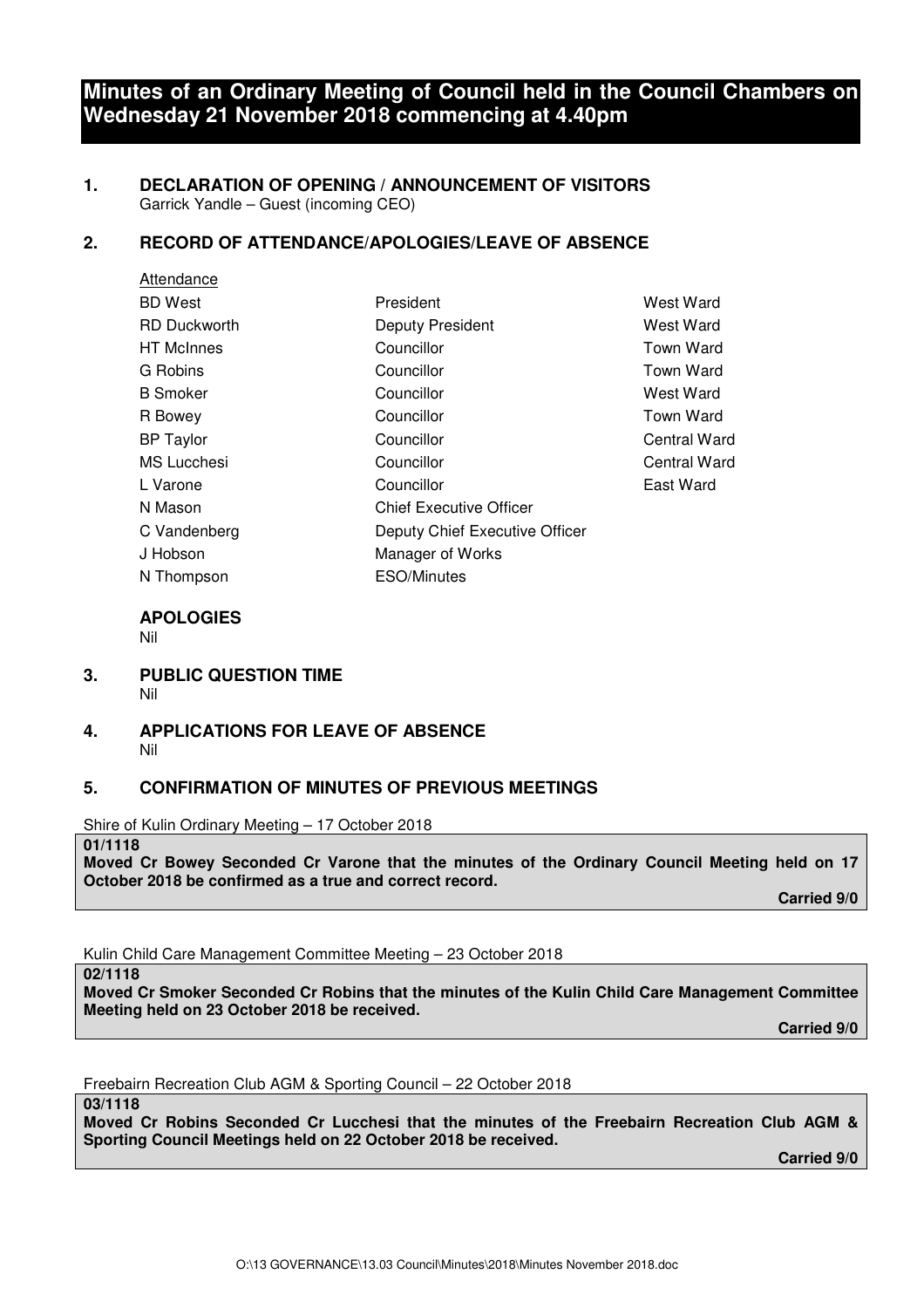#### **04/1118**

**Moved Cr Taylor Seconded Cr Varone that the minutes of the RoeROC Council Meeting Minutes held on 1 November 2018 be received.** 

 **Carried 9/0** 

Shire of Kulin Audit & Risk Committee Meeting – 21 November 2018

#### **05/1118**

**Moved Cr McInnes Seconded Cr Duckworth that the minutes of the Shire of Kulin's Audit & Risk Committee Meeting held on 21 November 2018 be received.** 

 **Carried 9/0** 

## **6 MATTERS REQUIRING DECISION**

## **6.1 List of Accounts – October 2018**

**RESPONSIBLE OFFICER:** DCEO **FILE REFERENCE:** 12.06 **AUTHOR:** DCEO **STRATEGIC REFERENCE/S:** 12.01 **DISCLOSURE OF INTEREST:** Nil

#### **SUMMARY:**

Attached is the list of accounts paid during the month of October 2018 for Council's consideration.

**BACKGROUND & COMMENT:**  Nil **FINANCIAL IMPLICATIONS:**  Nil **STATUTORY AND PLANNING IMPLICATIONS:**  Nil **POLICY IMPLICATIONS:**  Nil **COMMUNITY CONSULTATION:**  Nil **WORKFORCE IMPLICATIONS:**  Nil

## **OFFICER'S RECOMMENDATION:**

That October payments being cheque no.'s 37043 – 30753; EFT No's 14556 - 14672, DD6687.1 – DD6709.1 (Municipal), credit card payments, creditor payments, payroll and other vouchers from the Municipal Fund totalling \$709,702.89 be received.

## **VOTING REQUIREMENTS:**

Simple majority required.

## **06/1118**

**Moved Cr Bowey Seconded Cr Varone that October payments being cheque no.'s 37043 – 30753; EFT No's 14556 - 14672, DD6687.1 – DD6709.1 (Municipal), credit card payments, creditor payments, payroll and other vouchers from the Municipal Fund totalling \$709,702.89 be received.** 

 **Carried 9/0** 

## **6.2 Financial Reports – October 2018**

**RESPONSIBLE OFFICER:** DCEO **FILE REFERENCE:** 12.01 **AUTHOR:** DCEO **STRATEGIC REFERENCE/S:** 12.01 **DISCLOSURE OF INTEREST:** Nil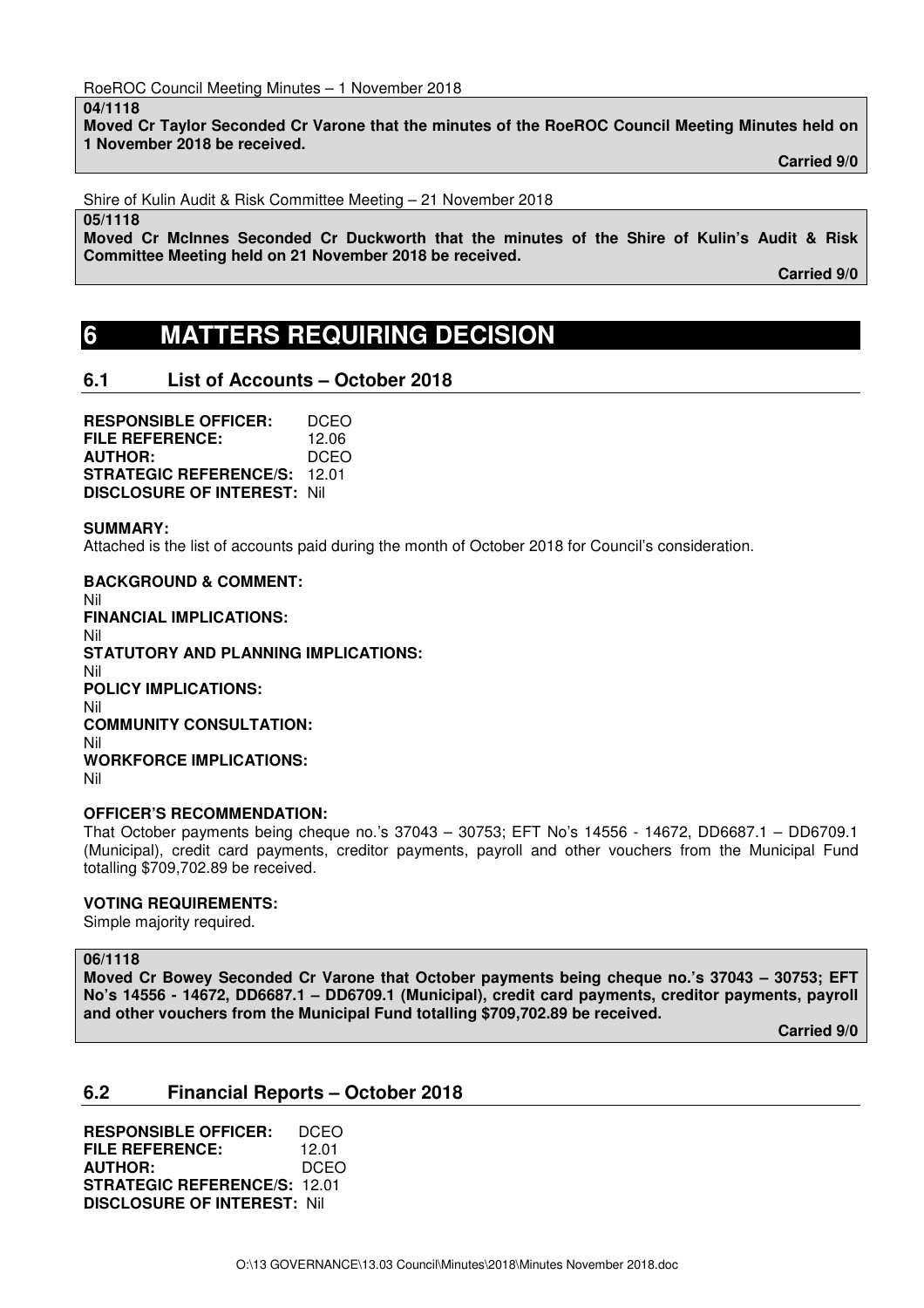### **SUMMARY:**

Attached are the financial reports for the period ending 31 October 2018.

#### **BACKGROUND & COMMENT:**

Nil

#### **FINANCIAL IMPLICATIONS:**

Nil

### **STATUTORY AND PLANNING IMPLICATIONS:**

Regulation 34 of the Local Government (Financial Management) Regulations 1996 requires local governments to prepare each month a statement of financial activity reporting on the revenue and expenditure of funds for the month in question.

**POLICY IMPLICATIONS:**  Nil **COMMUNITY CONSULTATION:**  Nil **WORKFORCE IMPLICATIONS:**  Nil

#### **OFFICER'S RECOMMENDATION:**

That Council endorse the monthly financial statement for the period ending 31 October 2018.

#### **VOTING REQUIREMENTS:**

Simple majority required.

**Financials not available due to DCEO being on Annual Leave. Financial Statements for the period ending 31 October 2018 will be presented at the December Meeting.** 

## **6.3 Review of Code of Conduct**

**NAME OF APPLICANT:** CEO **RESPONSIBLE OFFICER:** CEO **FILE REFERENCE:** 04.04 Corporate Management – Review of Code of Conduct **AUTHOR:** CEO **STRATEGIC REFERENCE/S: DISCLOSURE OF INTEREST:** Nil

#### **SUMMARY:**

Council is required to review the Code of Conduct within 12 months of an electoral cycle. As the Code forms part of the policy manual, it was given a cursor assessment for the June 2018 policy review, but to be sure that it is given special attention – it is again reviewed at this meeting.

The Policy Manual and Administrative Procedures and Operational Guidelines (APOG) Manual have been sent out to Councillors previously, the Code of Conduct is Policy item A1. Copy is included in this report.

#### **BACKGROUND & COMMENT:**

The Council adopted changes to the Policy Manual at the June 2018 meeting and whilst the Code was considered under this review, it is required to have its own review to meet the electoral cycle compliance.

The Code of Conduct establishes the basis for the culture of the organisation and commits Councillors and staff alike to behaviours that are recognised as appropriate. This review is aimed at establishing if the detailed behaviours still conforms to Council and the Shire's view on appropriate professional conduct. The Code has originated from the WALGA model template and has had some slight revisions over time.

The review of the document identifies no shortcomings and recommends no changes.

#### **FINANCIAL IMPLICATIONS:**

In the review of the Code of Conduct - Nil.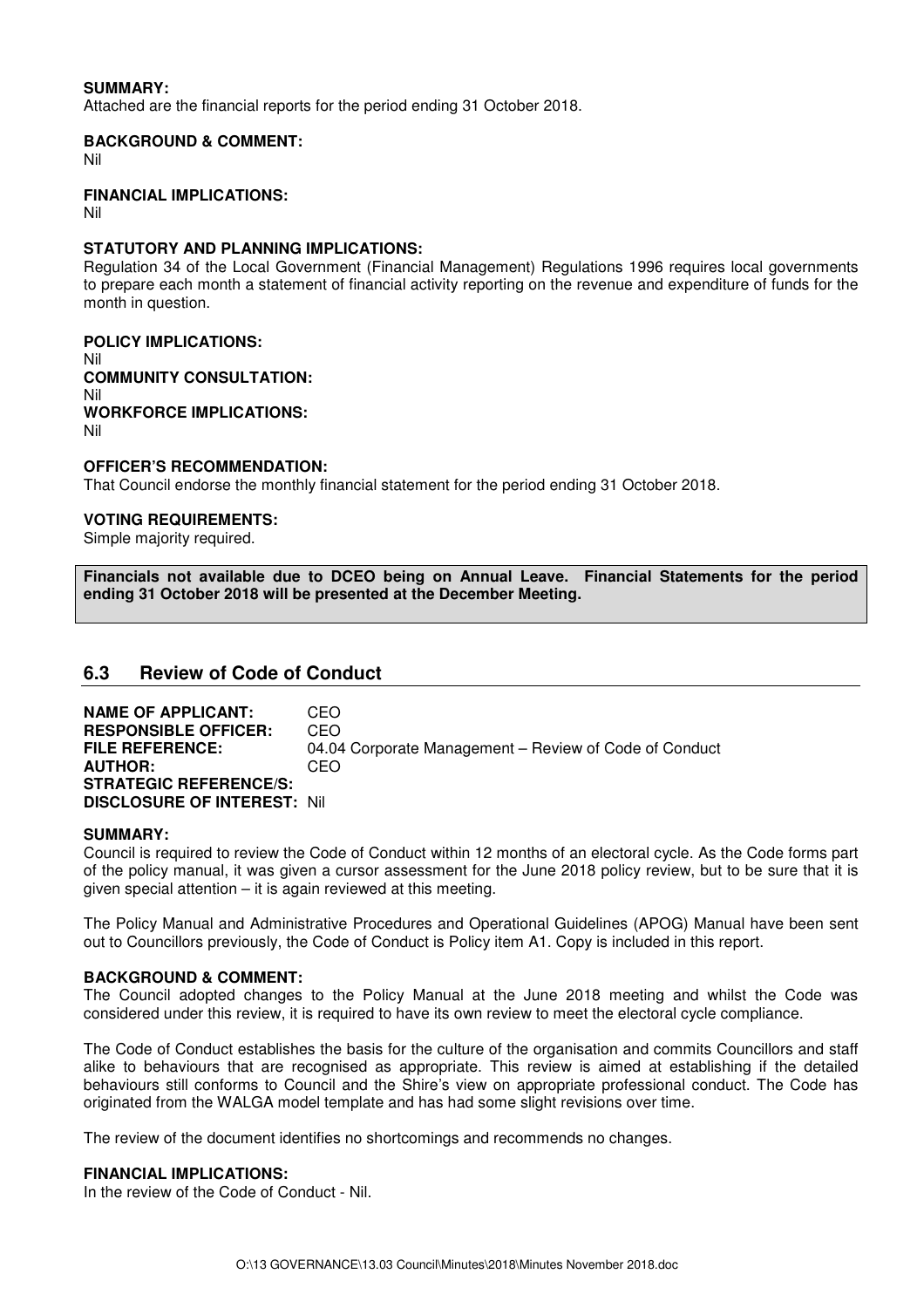### **STATUTORY AND PLANNING IMPLICATIONS:**

Council is required by the Local Government Act 1995 to review the Code of Conduct within 12 months of the election cycle. Whilst Council reviews the complete Policy Manual on an annual basis in June each year, the Code of Conduct requires its own review every two years.

#### **POLICY IMPLICATIONS:**

Nil, no changes are recommended to the Code of Conduct.

## **COMMUNITY CONSULTATION:** Nil

**WORKFORCE IMPLICATIONS:** Nil

#### **OFFICER'S RECOMMENDATION:**

That the Shire of Kulin Code of Conduct reviews for November 2018 as detailed be adopted.

#### **VOTING REQUIREMENTS:**

Absolute majority required.

**07/1118** 

**Moved Cr Duckworth Seconded Cr Smoker that the Shire of Kulin Code of Conduct review for November 2018 as detailed, be adopted.** 

 **Carried 9/0** 

## **6.4 Office Closure - Christmas**

| <b>NAME OF APPLICANT:</b>           | CEO   |
|-------------------------------------|-------|
| <b>RESPONSIBLE OFFICER:</b>         | CEO   |
| FILE REFERENCE:                     | 22.16 |
| <b>AUTHOR:</b>                      | CEO   |
| <b>DISCLOSURE OF INTEREST: Nill</b> |       |

#### **SUMMARY:**

As has been the case in past years the Shire Office has been closed during the Christmas & New Year period.

This year Christmas day falls on Tuesday, as such proposed dates for office closure are Monday 24 December to Tuesday 1 January 2018 (inclusive). The Administration Office will reopen on  $2<sup>nd</sup>$  January 2019.

During that period of 7 days, 3 are public holidays, with the remaining 4 to be taken as either annual or unpaid leave (depending on an individuals accumulated entitlement).

#### **BACKGROUND & COMMENT:**

The December Ordinary Meeting of Council will be held on Wednesday 19 December 2018.

This is also the date agreed to for the Annual Electors Meeting, with a possible start time of 11.30am followed by a light luncheon prior to the commencement of the Concept Forum at 1.00pm.

The annual Shire Christmas Party will be held same day at the Freebairn Recreation Centre from 6.00pm.

Outside staff Christmas function at the depot is scheduled for Thursday 20 December 2018.

Christmas New Year closure usually requires a senior staff member to be present in Kulin during the period to instigate Fire and Movement of Vehicle Bans and address any emergency responses if required. Staff will resolve who these contacts will be closer to the closure when all staff Christmas movements are known.

**FINANCIAL IMPLICATIONS**  Nil **STATUTORY AND TOWN PLANNING IMPLICATIONS**  Nil **POLICY IMPLICATIONS:** Nil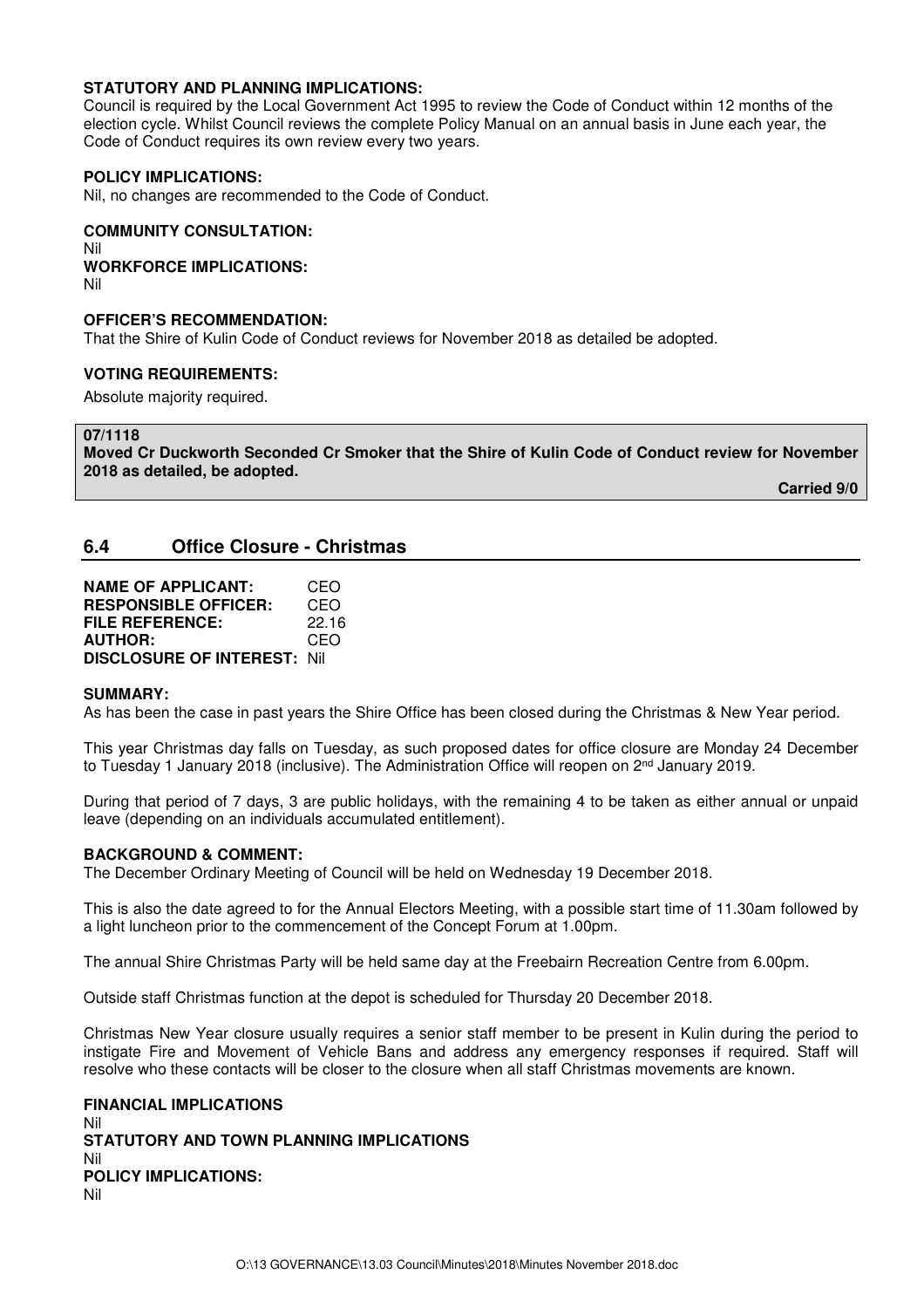#### **COMMUNITY CONSULTATION:**

Community will be advised in Update and on Notice Boards of the closure.

#### **WORKFORCE IMPLICATIONS:**

Staff will establish emergency contacts for Administration, Works, Bushfire and Ranger services during the period.

#### **RECOMMENDATION**

Council approve the Administration Office Closure for 2018/19.

#### **VOTING REQUIREMENTS**

Simple majority required

#### **08/1118**

**Moved Cr Robins Seconded Cr Lucchesi that the Council approve the Administration Office Closure for 2018/19.** 

 **Carried 9/0** 

## **6.5 Council Meeting Dates 2019**

| <b>NAME OF APPLICANT:</b>   | <b>DCEO</b>                                                                                          |
|-----------------------------|------------------------------------------------------------------------------------------------------|
| <b>RESPONSIBLE OFFICER:</b> | <b>DCEO</b>                                                                                          |
| <b>FILE REFERENCE:</b>      | 13.03                                                                                                |
| <b>AUTHOR:</b>              | DCEO.                                                                                                |
|                             | <b>STRATEGIC REFERENCE/S:</b> SCP 2013-2017 - 4.3 Excellent Customer Service, 4.4 Communication with |
|                             | ratepayers                                                                                           |
| DISCLOSURE OF INTEREST Nil  |                                                                                                      |

**DISCLOSURE OF INTEREST:** Nil

#### **SUMMARY:**

Legislation requires meeting dates are advertised in advance, for all Council meetings to be held in the following year. As Council does not hold any committee meetings that have delegated powers there are no committee meetings requiring the necessary notification.

#### **BACKGROUND & COMMENT:**

Proposed meeting dates and times are as follows:

| <b>Date</b>       | <b>Time</b> |
|-------------------|-------------|
| 20 February 2019  | 1:00PM      |
| 20 March 2019     | 1:00PM      |
| 17 April 2019     | 1:00PM      |
| 15 May 2019       | 3:00PM      |
| 19 June 2019      | 1:00PM      |
| 17 July 2019      | 1:00PM      |
| 21 August 2019    | 1:00PM      |
| 18 September 2019 | 1:00PM      |
| 16 October 2019   | 1:00PM      |
| 20 November 2019  | 3:00PM      |
| 18 December 2019  | 1:00PM      |

Quarterly meetings of the Audit Committee – March, June, September & December – no change to start time.

**FINANCIAL IMPLICATIONS:**  Nil **STATUTORY AND TOWN PLANNING IMPLICATIONS:**  Nil **POLICY IMPLICATIONS:** Nil **COMMUNITY CONSULTATION:** Nil **WORKFORCE IMPLICATIONS:** Nil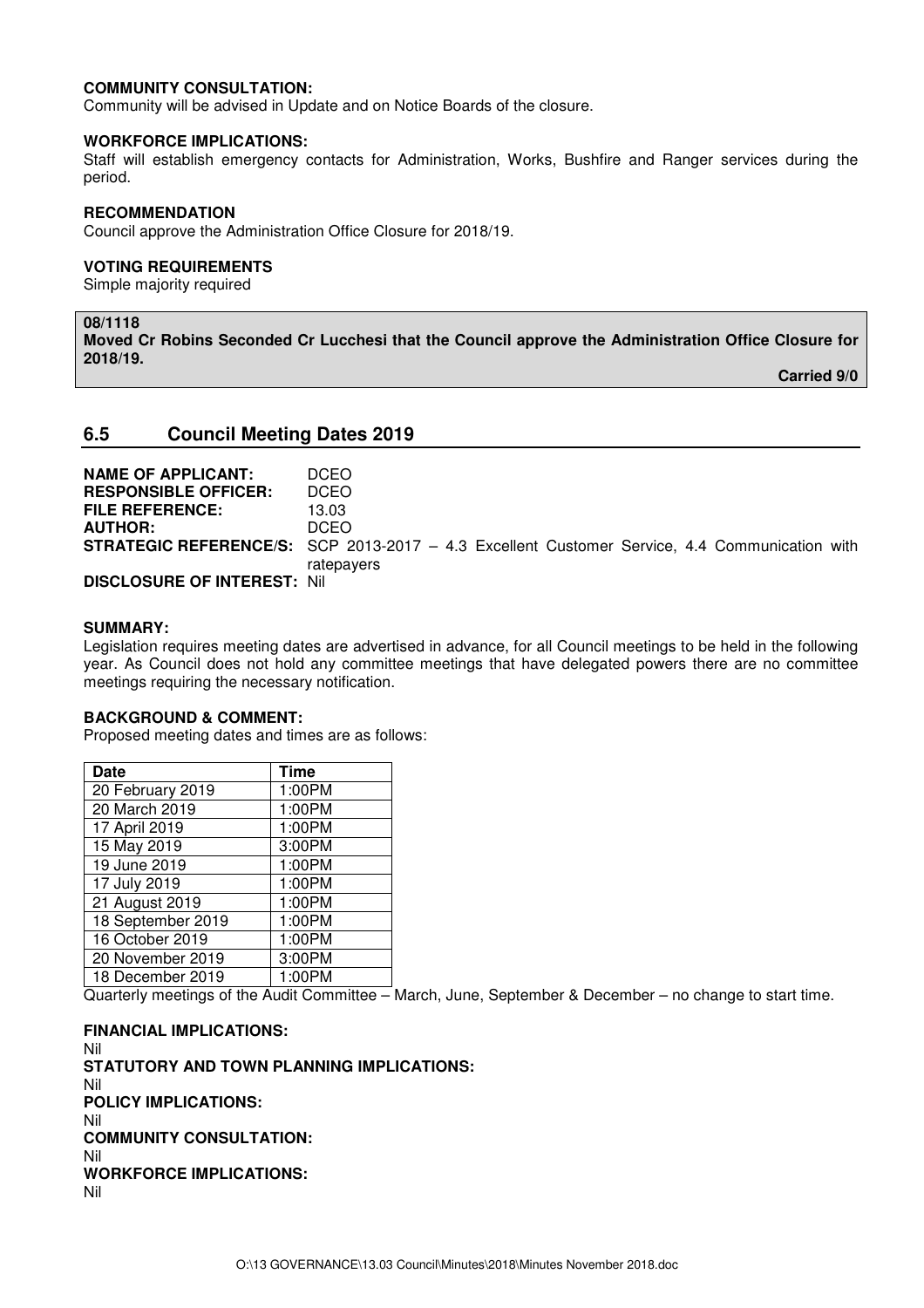#### **RECOMMENDATION:**

That Council advertise that all 2019 Ordinary Council meetings are to be held on the third Wednesday of each month, commencing at the indicated times, excluding January 2019 when no meeting is held. Meeting dates and times changed due to extraordinary circumstances will be advertised in the Shire of Kulin Update and on the Council's Website.

#### **VOTING REQUIREMENTS:**

Simple majority required.

## **09/1118**

**Moved Cr Robins Seconded Cr Taylor that Council advertise that all 2019 Ordinary Council meetings are to be held on the third Wednesday of each month, commencing at the indicated times, excluding January 2019 when no meeting is held. Meeting dates and times changed due to extraordinary circumstances will be advertised in the Shire of Kulin Update and on the Council's Website.** 

 **Carried 9/0** 

## **6.6 RoeROC Memorandum of Understanding**

**NAME OF APPLICANT:** CEO **RESPONSIBLE OFFICER:** CEO **FILE REFERENCE:** 13.07 **AUTHOR:** CEO **STRATEGIC REFERENCE/S: DISCLOSURE OF INTEREST:** Nil

#### **SUMMARY:**

The Roe Regional Organisation of Councils (RoeROC) was established in October 2006 to facilitate voluntary cooperation and resource sharing between the Shires of Corrigin, Kondinin, Kulin and Narembeen.

The regional purposes for which RoeROC is established are to:

- a) Undertake the activities defined as projects and services in accordance with Clause 7:
- b) Provide a means for the Member Councils, through voluntary participation and the integration and sharing of resources, where requirements of clause 7.1 are met, to:
	- (i) Assess the possibilities and methodology of facilitating a range of services and facilities on a regional basis including, without limitation, the services and facilities described in Schedule 2;
	- (ii) Promote, initiate, undertake, manage and facilitate the services and facilities described in Schedule  $\mathcal{P}$
	- (iii) Promote productive effectiveness and financial benefit to the Member Councils where there are common and shared community of interest linkages;

The objectives of RoeROC shall be:

- a) To carry out the Regional Purposes in a manner which enhances and assists in the advancement of the Region,
- b) To form a strategic alliance for the retention of infrastructure, community services and population, increased funding for development and maintenance/improvement of local road network, economic development initiatives, promotion and marketing initiatives, retention of health services, salinity and environment and general local government industry issues,
- c) To encourage cooperation and resource sharing on a regional basis
- d) Not to detract from the relationships an individual shire holds within its community, with the state and federal governments and other entities it interacts with in the course of usual business.

The previous Memorandum of Understanding Expired on 30 June 2018. The members of RoeROC have reviewed and present a draft copy of the MOU from 1 July 2018 to 30 June 2023 for Council endorsement and finalisation.

#### **STATUTORY AND TOWN PLANNING IMPLICATIONS:**

Local Government Act 1995

#### **FINANCIAL IMPLICATIONS:**

Member Councils are required to make an annual financial contribution towards the operations of RoeROC as determined by RoeROC, the contributions to be in equal shares, and may also be requested to contribute towards specific projects or initiatives of RoeROC.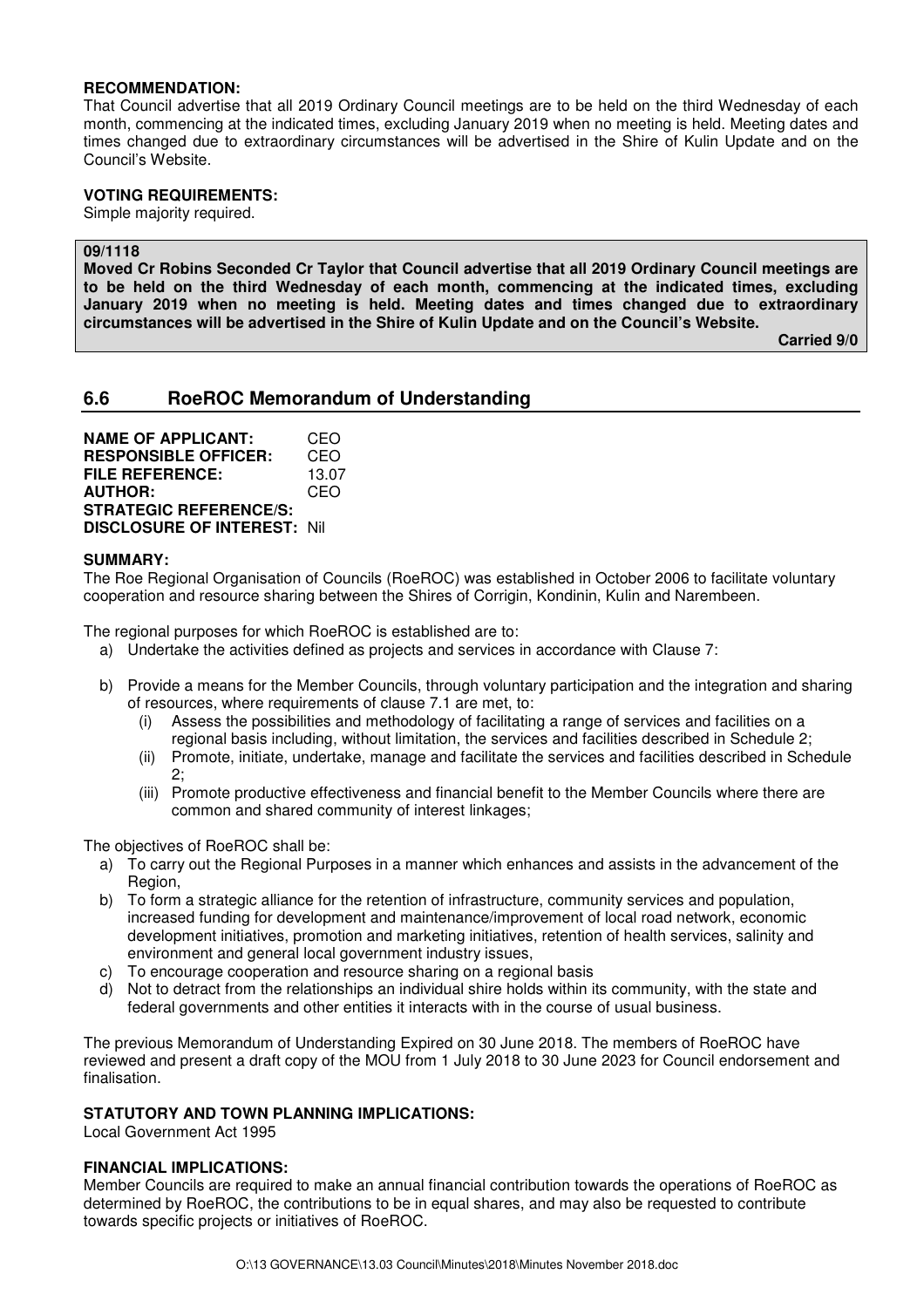#### **POLICY IMPLICATIONS:**  Nil **COMMUNITY CONSULTATION:** Nil **WORKFORCE IMPLICATIONS:** Nil

**STRATEGIC IMPLICATIONS:** 

Projects and programs undertaken will align with the Shire's Community Strategic Plan

#### **VOTING REQUIREMENT:**

Simple Majority

**10/1118** 

**Moved Cr Duckworth Seconded Cr Bowey that Council adopt the RoeROC Memorandum of Understanding 1 July 2018 – 30 June 2023.** 

 **Carried 9/0** 

## **6.7 Roe Regional Environmental Health Services Scheme**

**NAME OF APPLICANT:** CEO **RESPONSIBLE OFFICER:** CEO **FILE REFERENCE:** 13.07 **AUTHOR:** CEO **STRATEGIC REFERENCE/S: DISCLOSURE OF INTEREST:** Nil

#### **SUMMARY:**

The Roe Regional Organisation of Councils (RoeROC) was established in October 2006 to facilitate voluntary cooperation and resource sharing between the Shires of Corrigin, Kondinin, Kulin and Narembeen.

Since its establishment RoeROC has worked to deliver a number of shared services to its member Councils. The Roe Regional Environmental Health Services Scheme (RREHSS) provides an environmental health service that also includes the Shire of Lake Grace. RREHSS operates under a Memorandum of Understanding (MOU) between the Councils commencing 1 July 2018 and expiring on the 30 June 2023. The MOU can be extended by the Member Councils in writing.

## **STATUTORY AND TOWN PLANNING IMPLICATIONS:**

Local Government Act 1995

#### **FINANCIAL IMPLICATIONS:**

Scheme Costs and Administration Costs are included in the annual budget each year based on the visitation schedule included in schedule 1 of the MOU

**POLICY IMPLICATIONS:**

Nil **COMMUNITY CONSULTATION:** Nil **WORKFORCE IMPLICATIONS:** Nil

#### **STRATEGIC IMPLICATIONS:**

Projects and programs undertaken will align with the Shire's Community Strategic Plan

### **VOTING REQUIREMENT:**

Simple Majority

#### **11/1118**

**Moved Cr Duckworth Seconded Cr McInnes that Council adopt the Roe Regional Environmental Health Services Scheme Memorandum of Understanding 1 July 2018 – 30 June 2023.**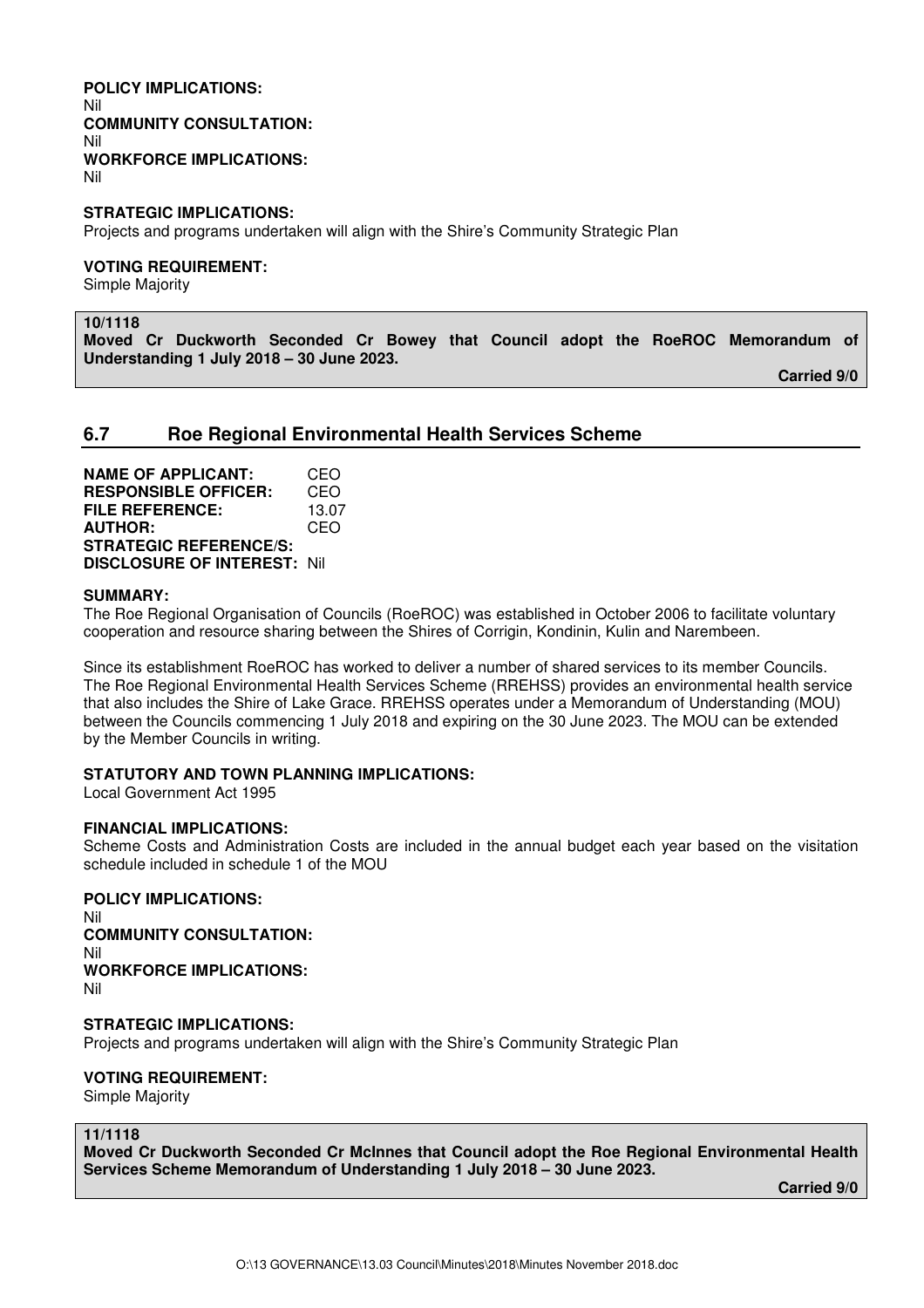| <b>RESPONSIBLE OFFICER:</b>        | CEO.                                               |
|------------------------------------|----------------------------------------------------|
| <b>FILE REFERENCE:</b>             | Shire Residences - Staff Utilities - Cost of Water |
| <b>AUTHOR:</b>                     | CEO.                                               |
| <b>DISCLOSURE OF INTEREST: Nil</b> |                                                    |

#### **SUMMARY:**

Substantial increases to the Water Corporation's billing for residential water use has resulted in a review of the Shire's current arrangement for residential water.

Estimates of the Water Corporation residential water increases could see the current water costs treble for the Shire.

Adopt a method of providing subsidised water consumption for staff.

#### **BACKGROUND & COMMENT:**

Water Corporation has announced substantial increases in water consumption charges to commence in 2019. Currently the Shire has a practice whereby the cost of consumption at each residence is paid by the Shire. This is done so that staff will have no cost pressure to maintain lawns and gardens.

During 2016/17, the Water Corporation proceeded to a billing regime whereby scaled rates were applied to consumption and this has changed the environment in which we operate. Previously with flat rate charges each quarter, accounts included the quarterly charge for water rates and a consumption fee based on the reading. The 2016/17 change, saw a scaled approach on cumulative consumption (targeting high users) and this started to bite.

| <b>Description</b> | Location                      | Avg<br><b>Daily</b><br>Cons<br>umpt<br><b>Litres</b> | Water<br>Consum<br>ption<br>July -<br>Aug | Water<br>Consum<br>ption<br>Sept -<br>Nov | Water<br>Consumpt<br>ion Nov -<br>Jan | Water<br>Consum<br>ption<br>Feb-<br>Apr | Water<br>Consump<br>tion Apr -<br>Jun | <b>Total Price</b> |
|--------------------|-------------------------------|------------------------------------------------------|-------------------------------------------|-------------------------------------------|---------------------------------------|-----------------------------------------|---------------------------------------|--------------------|
|                    |                               |                                                      | 65                                        | 75                                        | 75                                    | 75                                      | 75                                    |                    |
|                    | Lot 193 Wright St (No 8)      | 222                                                  | 14                                        | 31                                        | 48                                    | 64                                      | 81                                    | 144.40<br>\$       |
|                    | Lot 6 Bull St (NO 23)         | 603                                                  | 39                                        | 58                                        | 87                                    | 126                                     | 174                                   | \$<br>324.30       |
|                    | 14 Stewart St (1 & 2) Lot 289 | 889                                                  | 58                                        | 124                                       | 191                                   | 258                                     | 324                                   | 750.03<br>\$       |
|                    | 17 McInnes Street Lot 4-5     | 921                                                  | 60                                        | 129                                       | 198                                   | 267                                     | 336                                   | 813.27<br>\$       |
|                    | Lot 35 Bowey Way              | 1254                                                 | 82                                        | 176                                       | 270                                   | 364                                     | 458                                   | 1,456.21<br>\$     |
|                    | Johnston St Units - Unit 1    | 159                                                  | 10                                        | 22                                        | 34                                    | 46                                      | 58                                    | 103.42<br>\$       |
|                    | Lot 9 Wright St (No 19)       | 794                                                  | 52                                        | 111                                       | 171                                   | 230                                     | 290                                   | 599.80<br>\$       |
|                    | Lot 15 Bull St (No 3)         | 667                                                  | 43                                        | 93                                        | 143                                   | 193                                     | 243                                   | 488.18<br>\$       |
|                    | Lot 89 Johnston St            | 2889                                                 | 188                                       | 404                                       | 621                                   | 838                                     | 1054                                  | \$6,780.46         |
|                    | Lot 3, McInnes St (No 19)     | 492                                                  | 32                                        | 69                                        | 106                                   | 143                                     | 180                                   | 338.55<br>\$       |
|                    | 90 Johnston Street            | 1905                                                 | 124                                       | 267                                       | 410                                   | 552                                     | 695                                   | 3,333.34<br>\$     |
|                    | Lot 32 Bowey Way (No 12)      | 968                                                  | 63                                        | 136                                       | 208                                   | 281                                     | 353                                   | \$<br>902.86       |
|                    | Lot 312 Johnston St No. 20    | 1540                                                 | 100                                       | 216                                       | 331                                   | 447                                     | 562                                   | 2,056.27<br>\$     |
|                    | Lot 297 - Kulin Child Care    | 1397                                                 | 91                                        | 196                                       | 300                                   | 405                                     | 510                                   | 1,730.25           |
|                    | Lot 161 Lake Grace Rd         | 1984                                                 | 129                                       | 278                                       | 427                                   | 575                                     | 724                                   | 3,611.80<br>\$     |
|                    | 3 Hodgson Rd (Lot 112)        | 841                                                  | 55                                        | 118                                       | 181                                   | 244                                     | 307                                   | 1,303.38<br>\$     |
|                    | 9 Rankin St WA (Lot 108)      | 1175                                                 | 76                                        | 165                                       | 253                                   | 341                                     | 429                                   | 660.44<br>\$       |

 **\$ 25,396.95** 

Currently the annual consumption across all residential properties in \$15k at an average of \$1500pa for consumption. It is anticipated under new scale arrangements announced for 2018/19 – the Shire's bill for consumption could increase to approx. \$4500 per household.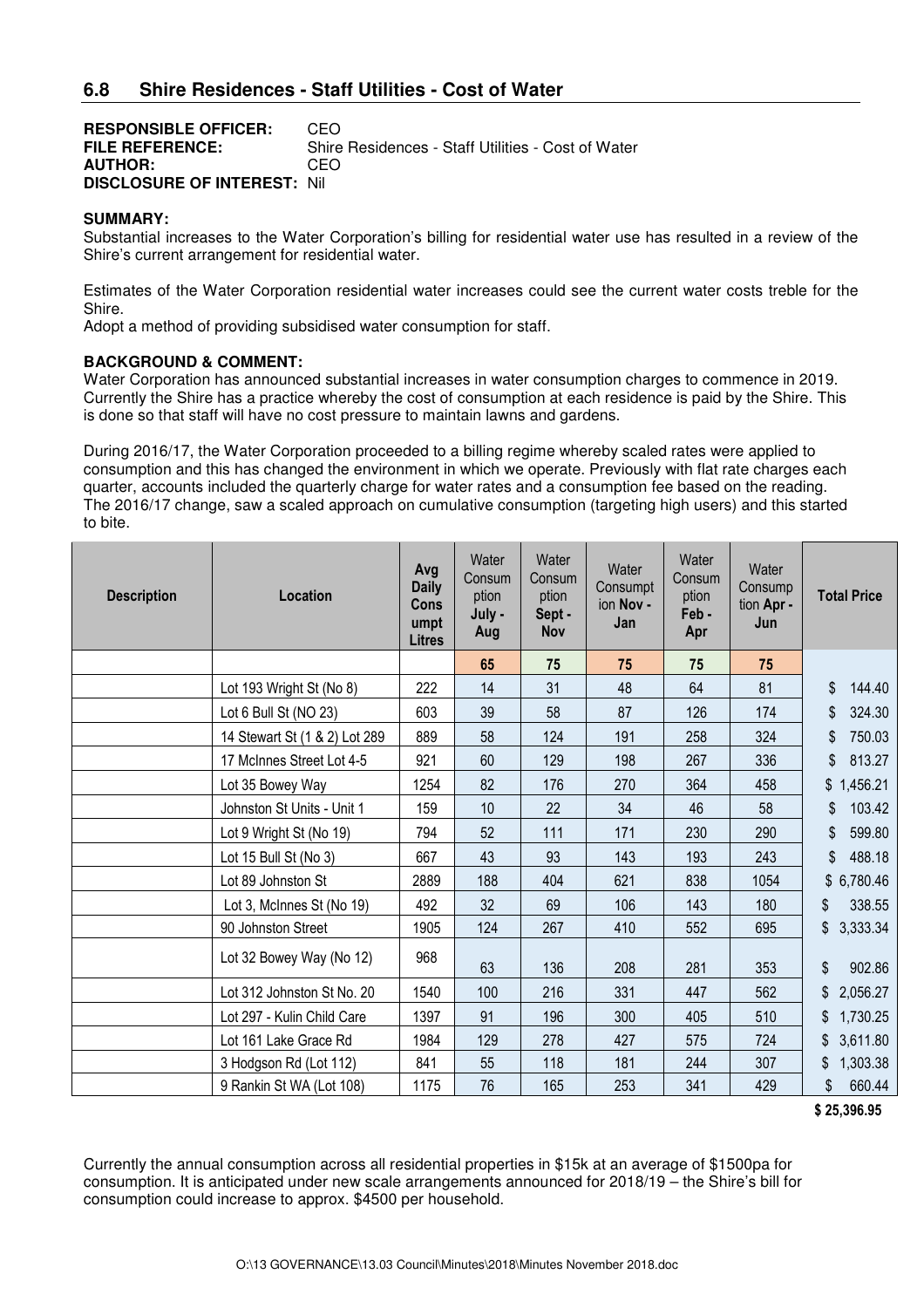It is argued that the additional cost should not be the Shires alone and that the time has arrived whereby tenants may have to pay for some of the cost – as a means of keeping consumption to the minimum. The downside being the quality of gardens at Shire residences, because even if explained, tenants always react to increases by reducing water on gardens.

A proposal to increase the Shire's contribution has been considered to match the Water Corporations approach to billing. If Council allowed consumption allowances based on quarterly billing – then the impact may be minimised for the individual employee.

| Quarterly              | <b>Consumption Allowance \$\$'s</b> |
|------------------------|-------------------------------------|
| First bill             | \$100                               |
| Second bill            | \$200                               |
| Third bill             | \$400                               |
| Final June bill        | \$800                               |
| <b>Total Allowance</b> | \$1500                              |

 \$1500 would be on average more than the Shire has paid in the past for water at each residence – therefore it can be argued that the Shire has created the system to only target high end water users.

The Shire may need to consider allowing for the upgrade to a more water wise garden at one – two residences per annum over the next 5 years – in an attempt to reduce lawn and more to more areas of flowering native gardens.

Staff currently maintain a process of compiling accounts from Water Corporation on a continuous spreadsheet, so extracting the data to calculate the applicable allowance won't be as difficult as it appears. Invoices to staff can be done at the time of Water Corporation payment. As staff contributions to utilities rise, so too will staff question value of gardens.

#### **STATUTORY ENVIRONMENT:**

Local Government Act 1995

#### **POLICY IMPLICATIONS:**

Any proposal adopted to provide a staff benefit would need to be reviewed against actual Water Corporation billing in June July 2019. The actual usage patterns that this will create may shift behaviour.

The Shire staff will always be checking payment anomalies to ensure that some residential properties are not using excessive water, are being billed incorrectly or meters are being misread.

Three (3) senior staff currently have utility allowances as part of their remuneration packages. The CEO is the only staff member where this impact is likely to have ramifications, in terms of exceeding the Salaries Tribunal determination. On the salary for the new CEO, this is not likely to trigger.

#### **FINANCIAL IMPLICATIONS:**

Current actual costs could treble under the new Water Corporation billing arrangements – if so Council could expect to pay up to \$45k per year for water consumption at it 9 major residences. Shire currently pays approx. \$15k for consumption.

Any calculation of allowance needs to be activated by the Water Corporation December billing cycle – when the first of the higher charges will begin to bite.

### **COMMUNITY CONSULTATION:**

Nil

#### **WORKFORCE IMPLICATIONS:**

For each of the staff currently receiving their water consumption for free, yes this is likely to impact and cause some disgruntlement. Council's response to upgrading water allowances and gardens may be the only affordable response to this point.

The Shire should complete its preferred proposal – then advise staff of the implementation, indicating that it will be willing to quickly address any obvious reductions in consumption, e.g. turning off sections of garden not requiring all year round watering, or reducing lawn areas etc.; and will endeavour to take action to address 1-2 gardens based on the consumption patterns i.e. highest users first. Invoices for consumption will be issued to staff and recouped through the payroll process.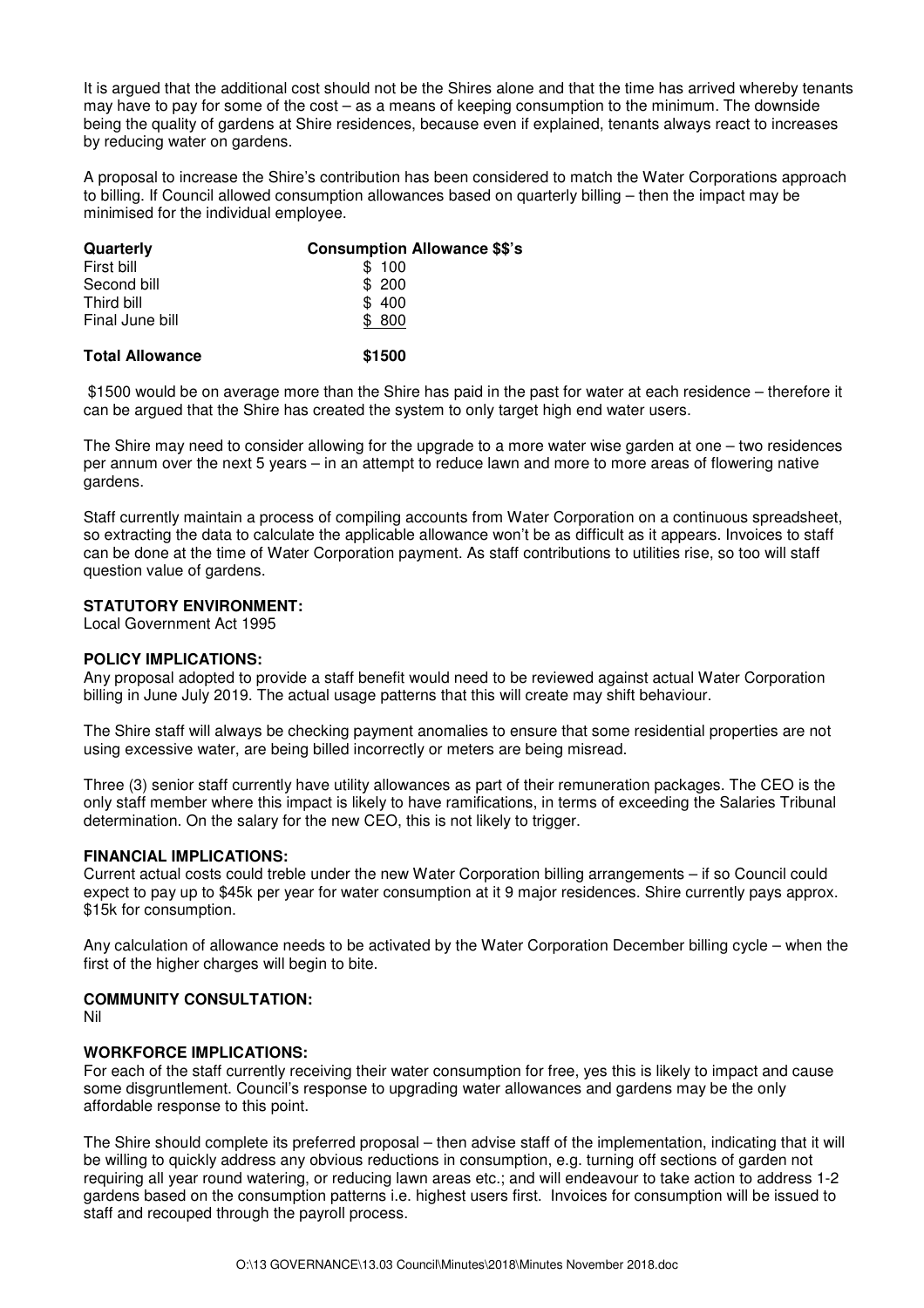#### **OFFICER'S RECOMMENDATION:**

Shire adopt a scaled contribution to residential water consumption accounts by allowing a \$1500 consumption allowance. The allowance be implemented immediately following staff notification.

#### **VOTING REQUIREMENTS:**

Simple Majority

**Resolved that the recommendation lay on the table.** 

## **6.9 Freebairn Recreation Centre - Bowling Green Shelter**

**RESPONSIBLE OFFICER:** CEO **FILE REFERENCE: AUTHOR: D**CEO **STRATEGIC REFERENCE/S: DISCLOSURE OF INTEREST:** 

#### **SUMMARY:**

Prior to budget preparations the Kulin Bowling Club requested that Council consider contributing towards the construction of new shade shelters on the Freebairn Recreation Centre bowling greens. The estimated cost of the construction was \$45,000. The bowling club requested a contribution of \$15,000 from Council and indicated that they were also seeking further funding from the Country Sporting and Recreation Facilities Funds (CSRFF) of \$15,000. The remainder of the cost would be covered by the bowling club. During budget preparation Council approved a one third contribution of \$15,000 to the Kulin Bowling Club to assist with the construction costs.

#### **BACKGROUND & COMMENT:**

Initially the Kulin Bowling Club enquired to Taryn (Community Development Officer) for assistance in preparing a funding application to the Country Sporting and Recreation Facilities Funds (CSRFF) for funding to construct the shelter prior to the beginning of the 2018/2019 season. Taryn informed the club that in order to get the funding the club would be required to provide one third of the funding and the remaining two thirds would be provided by the Shire (1/3) and the CSRFF also providing one third. Taryn also explained that if the club was to apply for funding now the funds would not be available until early in 2019. Taryn provided the following information in her March 2018 Council forum report:

#### Kulin Bowling Club

Kulin Bowling Club have contacted the Shire in regards to the replacement of shade structures at the bowling greens. The current structures are the original ones that were moved from the old bowling club. These structures have past their use by date. The frames are broken and in some sections becoming unrepairable, and all the shade needs replacing. This will become a safety issue into the future.

The Bowling Club propose to build purpose built shade structures. The initial quote for these works is \$45,000. Part of the high cost is due to the layout of the 14 rink greens, with long stretches on both sides of the greens needing replacement.

Kulin Bowling Club request that the Shire of Kulin put \$15,000 (1/3) into budget considerations for the 2018/19 budget. The bowling club will be requesting the balance of the remaining insurance claim of \$9,169.37 also be put towards the shade structure. The bowling club will do significant in-kind works and also financial contribution to the remainder of the project.

Council adopted to contribute a total of \$29,000 towards the cost of building the bowling club shade shelters at the Freebairn Recreation Centre during the preparation of the 2018/2019 Annual Budget. This figure is made up of a \$15,000 cash contribution towards the materials and construction of the structure as well as labour, overhead and plant costs. The labour, overhead and plant costs were included to cover any incidental assistance which may be provided by the Shire with the removal of existing and construction of the new shelters. While it was unknown exactly what in kind support (in the form of labour and plant) would be required, it seemed likely that these costs would be incurred by the Shire therefore a budget for this expenditure was included in the project.

As the bowling club wanted the shade structures in place before the 2018/2019 season they did not apply for CSRFF funding as it was outside the grant period and instead made application to the Kulin Bush Races Committee (KBR Inc.). They were successful and received \$13,500 (\$14,850 inc GST) from KBR Inc.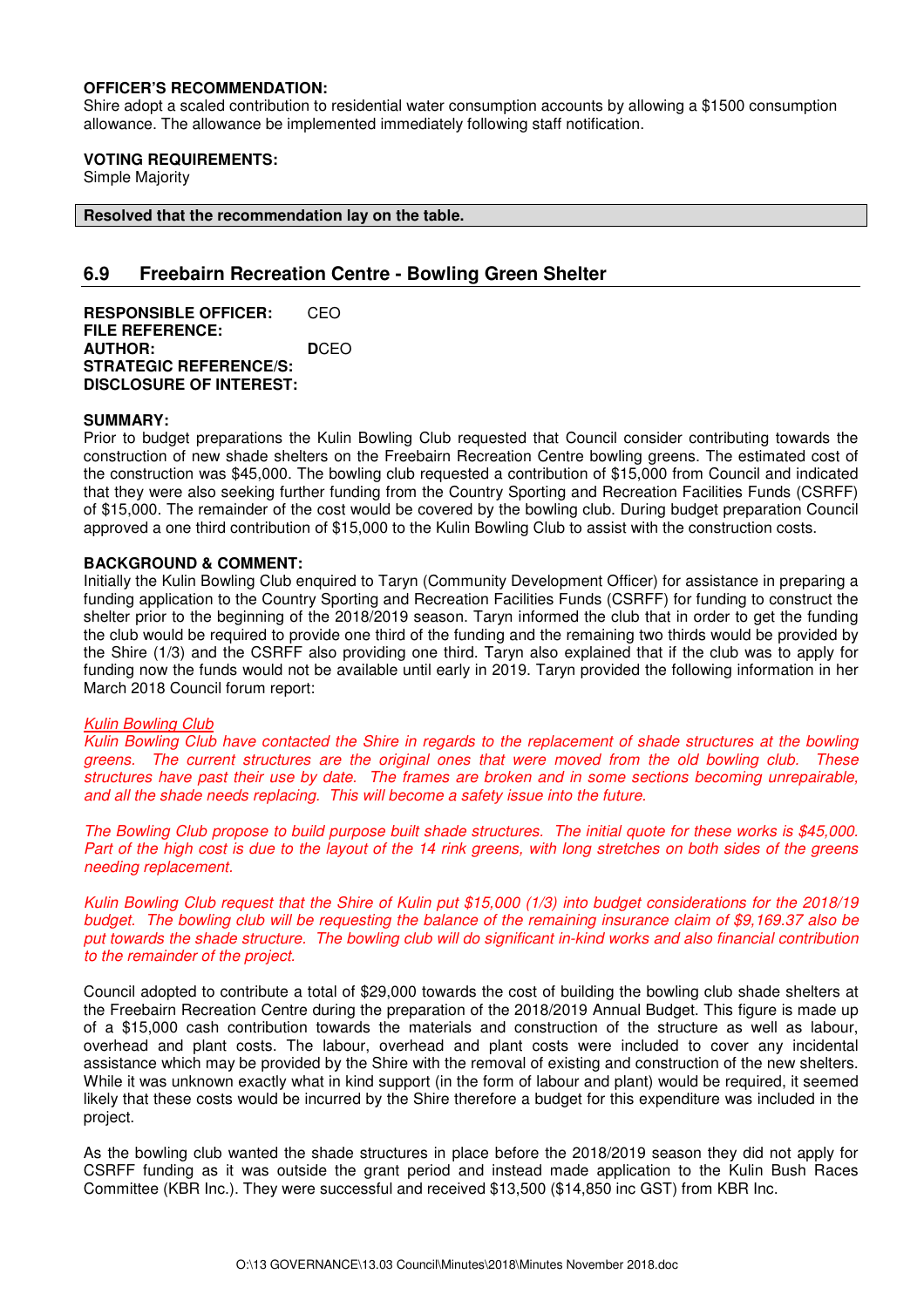The construction of the shades has been completed the Building Maintenance Officer has reported some major issues with the structural integrity of the structure erected by the bowling club. Information has been provided in the Building Maintenance Officer's forum report. There was substantial work required to ensure the structure was safely constructed. The cost of labour, plant and materials related to providing this assistance is \$14,687.46.

The Kulin Bowling Club have sent Council the invoice from the company who provided the materials. Contrary to the quote value of \$45,000 provided by the Bowling Club initially, the cost of the structure was just \$30,127. KBR Inc have paid \$13,500 and the Council have been asked to pay \$16,627 and recover the remaining \$1,627 from the bowling club which forms their contribution. The total cost of the project for each of the groups will be:

|                    | Materials/Contribution | In Kind  |
|--------------------|------------------------|----------|
| Shire of Kulin     | \$15,000               | \$14,687 |
| KBR Inc            | \$13,500               | Nil      |
| Kulin Bowling Club | \$1,627                | Unknown  |

The question is, based on the fact that Council and staff were under the impression that the cost of the project would be split in thirds (\$10,042 would be each contribution), are Council still comfortable contributing the entire \$15,000?

#### **FINANCIAL IMPLICATIONS:**

Nil, a \$15,000 contribution has been provided for in the budget. If Council are happy to go ahead with the contribution the funds are available to be dispersed.

### **STATUTORY AND PLANNING IMPLICATIONS:**

Nil **STRATEGIC & POLICY IMPLICATIONS:**  Nil **COMMUNITY/CONSULTATION:**  Nil **WORKFORCE IMPLICATIONS:**  Nil

#### **RECOMMENDATION:**

For Council consideration.

#### **VOTING REQUIREMENTS:**

Simple majority required.

## **12/1118**

**Moved Cr Duckworth Seconded Cr Robins that Council contribute \$15,000 and a letter be written to the Kulin Bowling Club explaining Council's dissatisfaction with the process.** 

 **Carried 9/0** 

## **7 COMPLIANCE**

## **7.1 Compliance Reporting – General & Financial Compliance October 2018**

**NAME OF APPLICANT:** CEO **RESPONSIBLE OFFICER:** CEO **FILE REFERENCE:** 12.05 Compliance 12.06 – Accounting Compliance **STRATEGIC REFERENCE/S:** CBP 4.1 Civic Leadership, 4.1.8 Compliance methods **AUTHOR:** CEO/DCEO **DISCLOSURE OF INTEREST:** Nil

#### **SUMMARY:**

This report addresses General and Financial Compliance matters for October 2018. This process is not definitive, each month additional items and/or actions may be identified that are then added to the monthly checklist. Items not completed each month e.g. quarterly action - will be notations.

The report provides a guide to the compliance requirements being addressed as part of staff workloads and demonstrates the degree of internal audit being completed.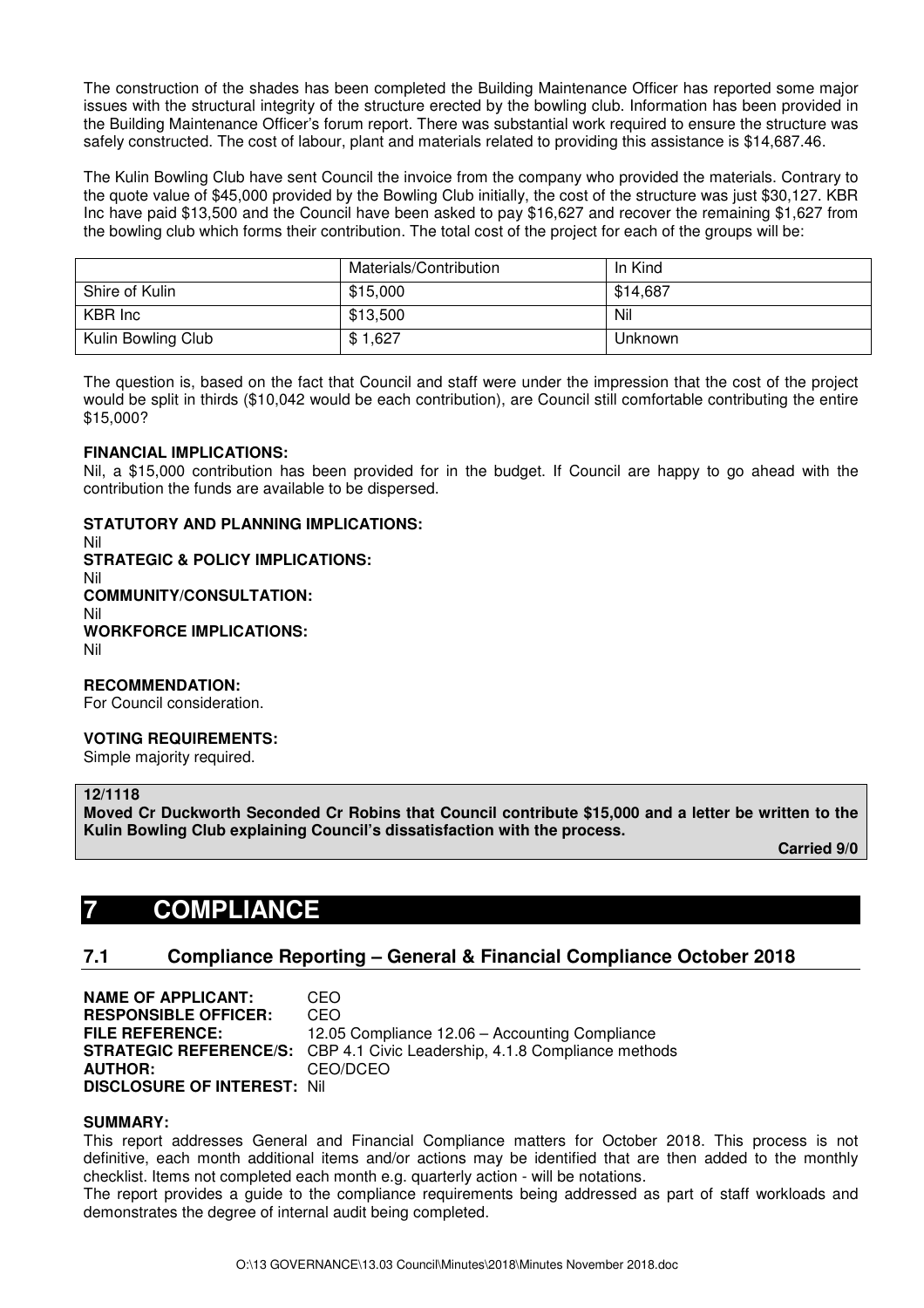#### **BACKGROUND & COMMENT:**

The Compliance team and works staff commence the monthly compliance effort immediately after the Shire meeting each month. At that time, the executive support officer will email the assigned staff member their compliance requirements for the coming month.

As the month progresses, staff in conjunction with their manager, the CEO or DCEO will determine the extent of work/action needed to complete items. During Agenda week, the Compliance Team again meets to ensure the monthly report/list is reviewed and that compliance items are completed. In preparing the Agenda report, the CEO or DCEO will sign off on completed items.

Prior month items not completed previously will be reported in the following month so Council remains aware.

#### Outstanding September 2018

**FOI Statement** - Send FOI Statement to Commissioner – After Audit November **Record Keeping Plan Compliance -** Comment in Annual Report - November **Bushfire Firebreak Inspections -** Ranger organised to undertake November – Completed **Audit Committee September –** Council meeting November to accept Annual Report & contact meeting with **Auditor ABS return** - Submit annual return - After Audit report finalised **ESL Reconciliation** – Annual ESL return - After Audit has been finalised **CBH Ex Gratia Rates -** Annual Invoice CBH **–** Unsure check November **Water Usage Charges -** invoices for water standpipe consumption **-** N/A awaiting Council decision November **Check town blocks for wild oats –** Annual inspection **-** Send notice to clean up – Completed **R2R Annual report** – Annual Audited R2R Report due - After Audit received **Swimming pool water sampling -** Season opening 5 Nov – testing by EHO approx. 20 Oct 2018 – Completed

#### Outstanding October 2018

**Electors Meeting** – 56 days after adoption Annual Report **Audit Report** – to Dept. of Local Government – Copy to Council Website **Bush Fire Ban Processes** – Planned for 28th Nov 2018 **Water Usage Charges -** invoices for water standpipe consumption **-** N/A awaiting Council decision November **WALGA Roads Return** – requires audit completion and information **Airconditioner filters –** Clean filters – Ambrose to make start **Audit Report to DRD for CRC Expenditure** – DCEO to arrange after Audit

#### **FINANCIAL IMPLICATIONS:**

In terms of meeting compliance - normal administration expense. There may be items that require additional administrative effort to complete or require external assistance to resolve. In those cases, individual financial implications will be reported.

### **STATUTORY AND PLANNING IMPLICATIONS:**

Nil

**POLICY IMPLICATIONS:**  Identified as necessary – this report Nil

**COMMUNITY CONSULTATION:** 

Nil

**WORKFORCE IMPLICATIONS:** 

Nil

#### **OFFICER'S RECOMMENDATION:**

That Council receive the General & Financial Compliance Report for October 2018 and note the matters of noncompliance.

#### **VOTING REQUIREMENTS:**

Simple majority required.

### **13/1118**

**Moved Cr Duckworth Seconded Cr Lucchesi that Council receive the General & Financial Compliance Report for September 2018 and note the matters of non-compliance.** 

 *Carried 9/0* $\sim$  **2000**  $\sim$  **2000**  $\sim$  **2000**  $\sim$  **2000**  $\sim$  **2000**  $\sim$  **2000**  $\sim$  **2000**  $\sim$  **2000**  $\sim$  **2000**  $\sim$  **2000**  $\sim$  **2000**  $\sim$  **2000**  $\sim$  **2000**  $\sim$  **2000**  $\sim$  **2000**  $\sim$  **2000**  $\sim$  **2000**  $\sim$  **2000**  $\sim$  **2000**  $\sim$  **2000**  $\sim$  **2**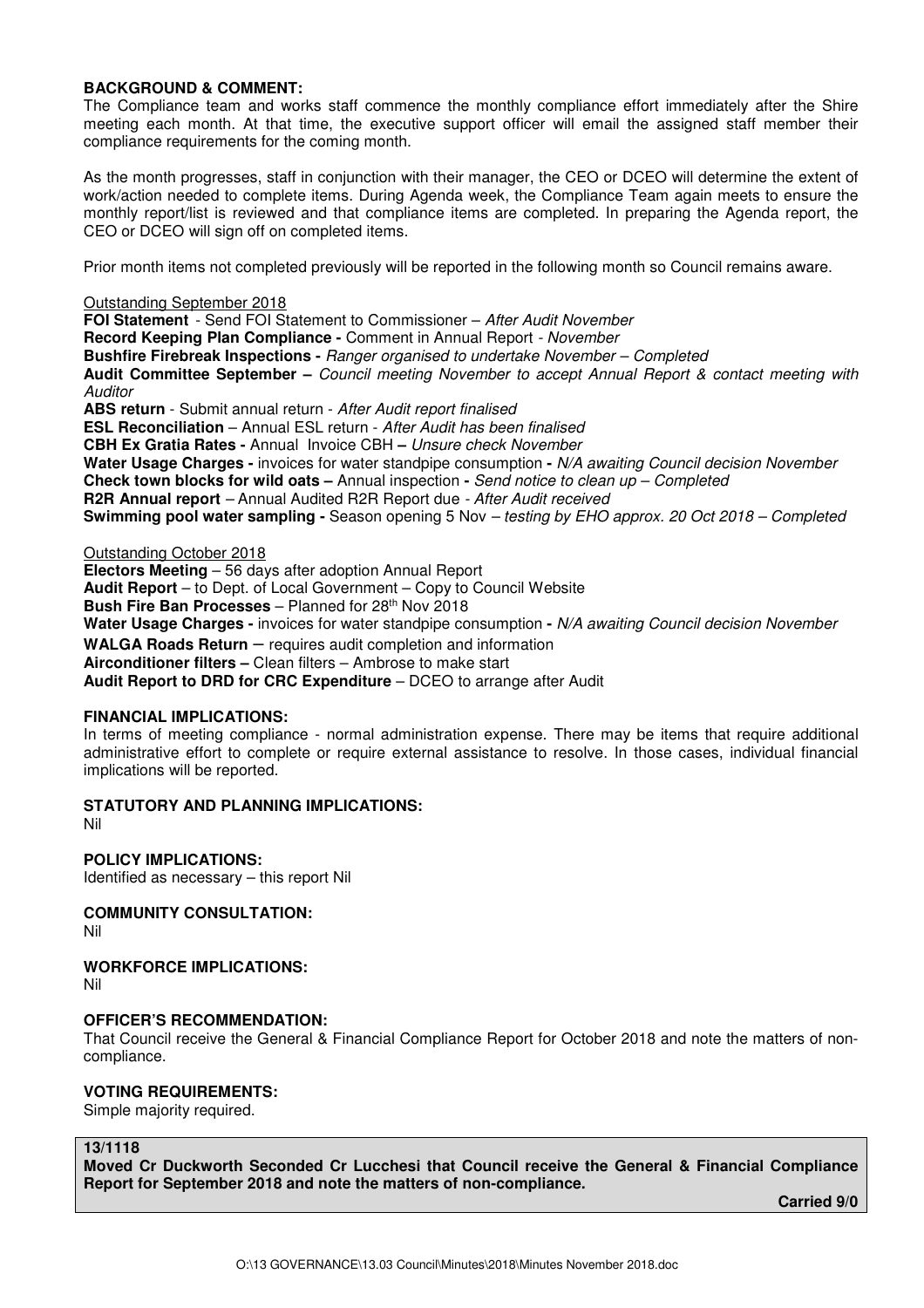**NAME OF APPLICANT: CEO<br>
RESPONSIBLE OFFICER: CEO RESPONSIBLE OFFICER: FILE REFERENCE:** 12.05 - Compliance **STRATEGIC REFERENCE/S:** CBP 4.1 Civic Leadership, 4.1.8 Compliance methods **AUTHOR:** CEO **DISCLOSURE OF INTEREST:** Nil

#### **SUMMARY:**

To report back to Council actions performed under delegated authority for the period ending 31 October 2018.

To provide a comprehensive report listing of the delegations able to be exercised following adoption of a more substantial array of delegations in June 2017.

## **BACKGROUND & COMMENT:**

This report is prepared for Council detailing actions performed under delegated authority by the respective officers under each of the delegation headings:

|                  | <b>ADMINISTRATION</b>                                      |                                         |
|------------------|------------------------------------------------------------|-----------------------------------------|
|                  | Policy Delegation                                          | <b>Officers</b>                         |
| A1               | Acting Chief Executive Officer                             | (CEO)                                   |
| A <sub>2</sub>   | Agreements for Payments of Debts to Council                | (CEO/DCEO)                              |
| A <sub>3</sub>   | Casual Hirer's Liability                                   | (CEO)                                   |
| A4               | <b>Complaint Handling</b>                                  | (CEO)                                   |
| A <sub>5</sub>   | Fees & Charges - Discounts                                 | (CEO/DCEO/MW/MLS/CRC)                   |
| A6               | Investment of Surplus Funds                                | (CEO/DCEO)                              |
| A7               | IT & Social Media - Use of                                 | (CEO)                                   |
| A <sub>8</sub>   | Legal Advice, Representation & Cost Reimbursement          | (CEO)                                   |
| A <sub>9</sub>   | Payments from Municipal and Trust Funds                    | (CEO-to<br>numerous staff -<br>purchase |
| orders)          |                                                            |                                         |
| A10              | Use of Common Seal                                         | (CEO)                                   |
| A11              | <b>Writing Off Debts</b>                                   | (CEO)                                   |
| A12              | Housing                                                    | (CEO)                                   |
| A <sub>13</sub>  | Procedure for Unpaid Rates Finance                         | (CEO)                                   |
|                  | <b>GOVERNANCE</b>                                          |                                         |
| G1               | Applications for Planning Consent                          | (CEO)                                   |
| G <sub>2</sub>   | <b>Building Licences and Swimming Pools</b>                | (EHO/Building Surveyor)                 |
| G <sub>3</sub>   | Cemeteries Act 1986                                        | (CEO)                                   |
| G4               | Health Act 1911 Provisions                                 | (EHO)                                   |
|                  | <b>HUMAN RESOURCES</b>                                     |                                         |
| H1               | <b>Grievance Procedures</b>                                | (CEO)                                   |
|                  | <b>COMMUNITY SERVICES</b>                                  |                                         |
| CS <sub>1</sub>  | Bushfire Control - Shire Plant for Use of                  | (CEO)                                   |
| CS <sub>2</sub>  | Bushfire Control - Plant Use for Adjoining Shires          | (CEO)                                   |
| CS <sub>3</sub>  | Bushfire Prohibited / Restricted Burning Periods - Changes | (Shire President/CEO)                   |
| CS4              | <b>Bushfire Training Administration</b>                    | (CEO)                                   |
| CS <sub>5</sub>  | Cat Ownership Limit - Cat Control                          | (CEO)                                   |
| CS <sub>6</sub>  | Dog Control - Attacks                                      | (CEO)                                   |
| CS7              | Dog Ownership Limit - Dog Control                          | (CEO)                                   |
| CS <sub>8</sub>  | Sea Containers Use of - Town Planning                      | (CEO)                                   |
| CS <sub>9</sub>  | Second Hand Dwellings                                      | (CEO)                                   |
| <b>CS10</b>      | <b>Temporary Accommodation</b>                             | (CEO)                                   |
| <b>CS11</b>      | Unauthorised Structures - Building Control                 | (CEO)                                   |
| <b>CS12</b>      | Kulin Bush Races                                           | (Kulin Bush Races Committee)            |
| <b>CS13</b>      | Freebairn Recreation Club Committee                        | (FRC Club Committee)                    |
| <b>CS14</b>      | Kulin Child Care Centre Management Committee               | (KCCC Mgmt. Committee)                  |
| CS <sub>15</sub> | General - Community Services Practices                     | (CEO)                                   |
| <b>CS20</b>      | Seed Collection                                            | (CEO)                                   |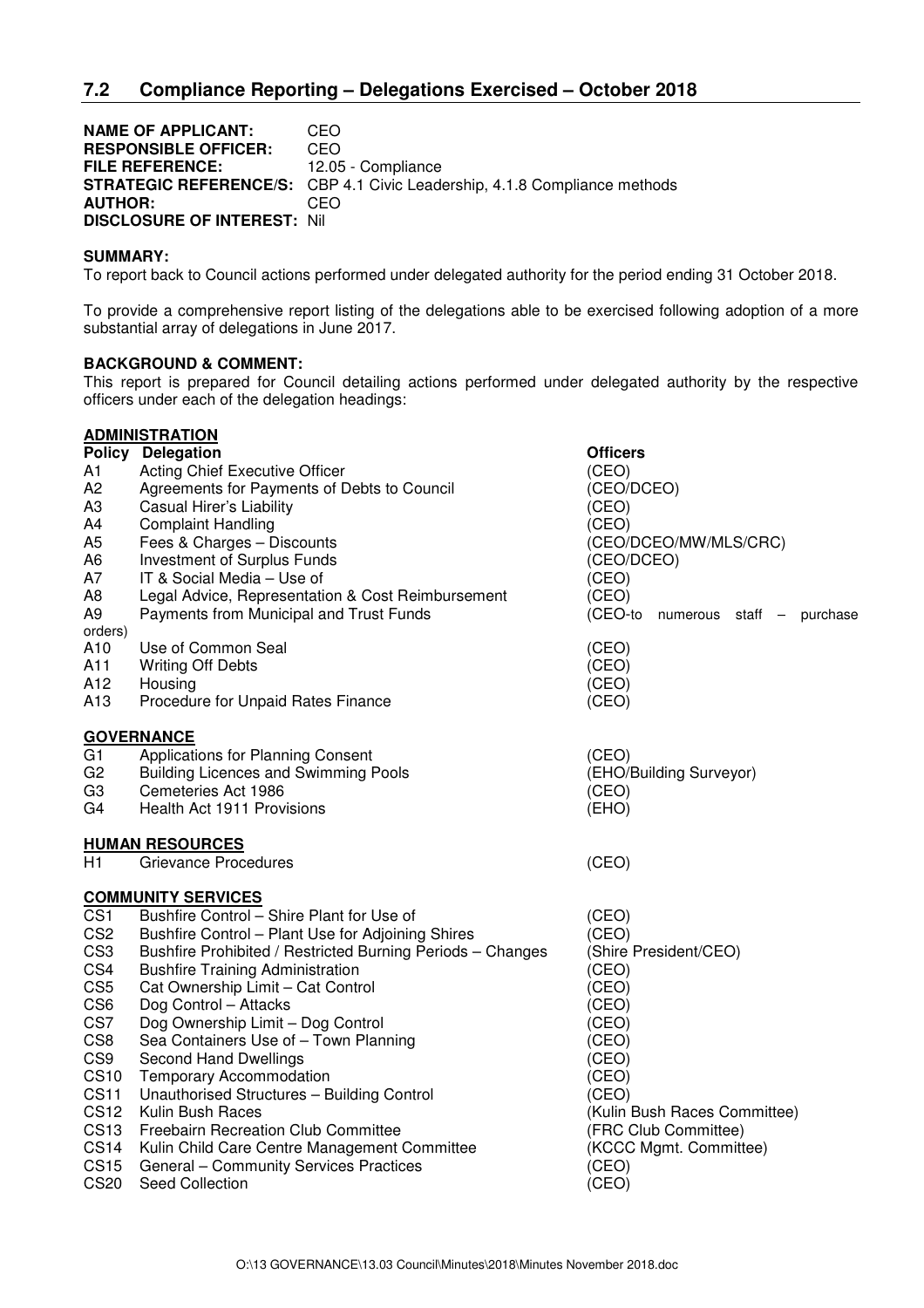## **WORKS**

| W <sub>1</sub> | <b>Gravel Supplies</b>                   | (MW)  |
|----------------|------------------------------------------|-------|
| W <sub>2</sub> | Roads - Clearing                         | (CEO) |
| W3             | Roads - Damage to                        | (MW)  |
| W4             | Roads - Roadside Markers - Management of | (MW)  |
| W5             | Stormwater Drainage                      | (MW)  |
| W6             | <b>Street Trees</b>                      | (CEO) |
| W7             | Streetscape – Improvements               | (CEO) |
| W8             | Roadside Burning                         | (MW)  |
| W9             | <b>Temporary Road Closures</b>           | (MW)  |
| M110           | Conoral Morke Practices Approvals        |       |

W10 General – Works Practices Approvals

#### **COMMENT:**

The following details the delegations exercised within the Shire relative to the delegated authority for the month of September 2018 and are submitted to Council for information (excluding delegations under A9, Payments – refer to individual order and payment listed in Accounts paid).

#### **G2 Building Licences**

3/10/2018 - Lot 1121 Harvey Rd Holt Rock 6355, Modesty Rock Farming - Hillson Nominees - TR Homes New Residence

#### **STATUTORY ENVIRONMENT:**

Building Act 2011 Bushfires Act 1954 Cemeteries Act 1986 Health (Asbestos) Regulations 1992; Health (Miscellaneous Provisions) Act 1911; Local Government Act 1995 Public Health Act 2016 Shire of Kulin TPS2 Town Planning Development Act Town Planning Scheme Trustees Act, Part III, Criminal Procedure Act 2004;

#### **FINANCIAL IMPLICATIONS:**

Nil in terms of exercising delegation and reporting to Council though there may be financial implications in the case of each delegation exercised.

**STATUTORY AND PLANNING IMPLICATIONS:** 

Nil

#### **POLICY IMPLICATIONS:**

There are no known policy implications relating to this report.

## **COMMUNITY CONSULTATION:**

Nil

## **WORKFORCE IMPLICATIONS:**

Nil

#### **OFFICER'S RECOMMENDATION:**

That Council receive the Delegation Exercised Report for October 2018.

#### **VOTING REQUIREMENTS:**

Simple majority required.

#### **14/1118**

**Moved Cr Duckworth Seconded Cr Bowey that Council receive the Delegation Exercised Report for October 2018.**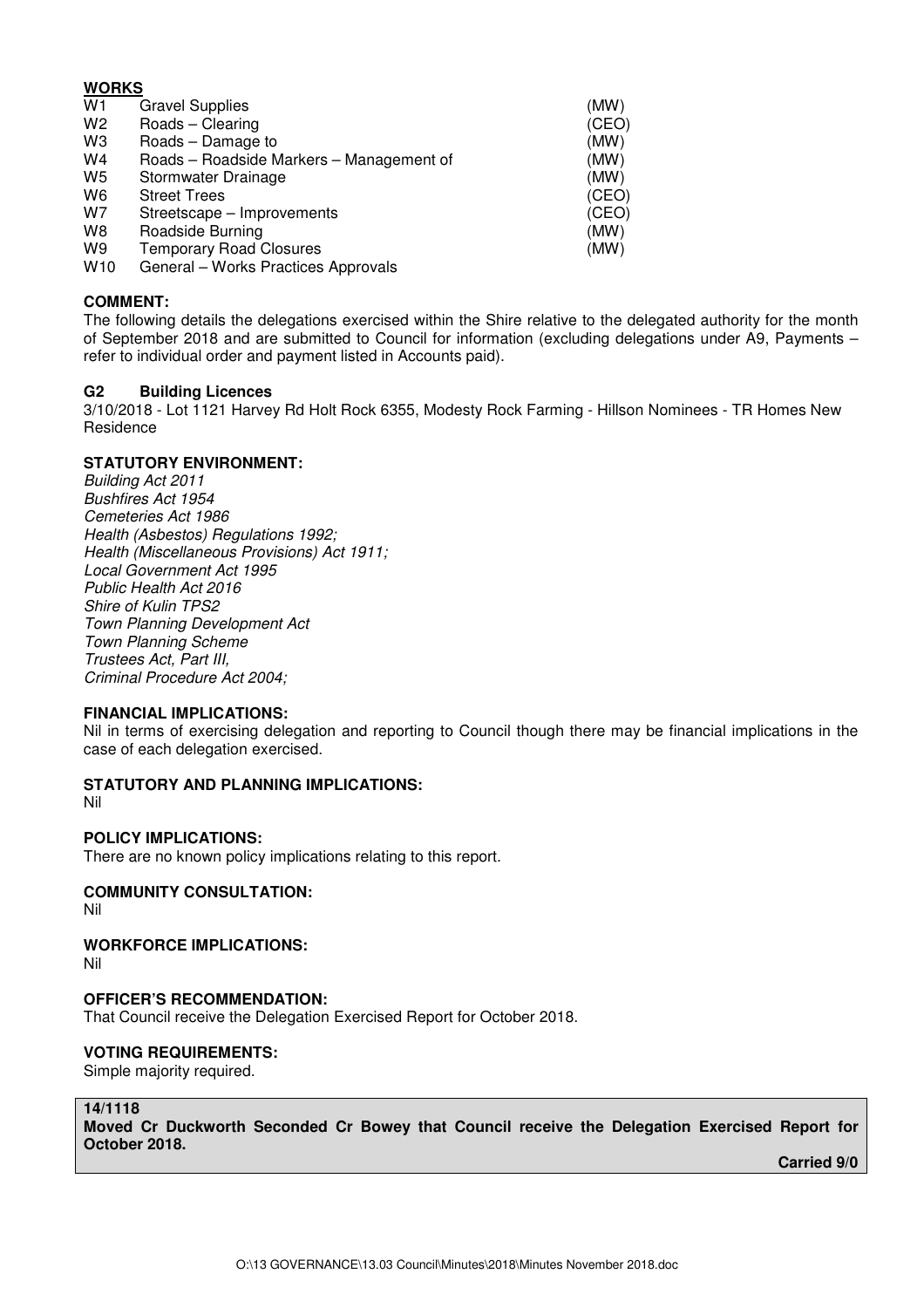**NAME OF APPLICANT:** DCEO **RESPONSIBLE OFFICER:** DCEO **FILE REFERENCE:** 12.05 Audit Return and Review **AUTHOR:** CEO **DISCLOSURE OF INTEREST:** Nil

#### **SUMMARY:**

This report is submitted for Council consideration following a Meeting of the Shire of Kulin Audit Committee on the 21 November 2016.

The Shire of Kulin Annual Report 2017/18 has been audited by Councils Auditor, Byfields. The Auditor has provided the Independent Auditor's Report. It should be noted that no issues of inaccuracy or non-compliance with the Shire's Annual Financial Report for the year ended 30 June 2018 have been identified.

#### **COMMENT:**

Each year, as part of Council's audit process, an Independent Audit is undertaken to assess Council's Annual Financial Report and the legitimacy and accuracy of Council's accounts.

An Independent Audit Report is then produced by the Auditor and provided to the Chief Executive Officer, President and the Minister, Department for Local Government. The Report is included in Council's Annual Report. Any issues arising from the Independent Audit Report are to be investigated and action taken to resolve those issues.

Council's Auditor, Ms Leanne Oliver, will attend a teleconference at 2.15pm on the 21 November to discuss the audit report and take questions from Audit Committee members.

#### **FINANCIAL IMPLICATIONS:**

Nil **STATUTORY AND TOWN PLANNING IMPLICATIONS:**  Nil **POLICY IMPLICATIONS:** Nil **COMMUNITY CONSULTATION:** Nil **WORKFORCE IMPLICATIONS:** Nil

#### **RECOMMENDATION OF AUDIT COMMITTEE:**

That the Auditors Report for the 2017/18 financial Year be received and the accompanying management letter be noted. Questions arising from the Audit Report and management letter requiring action be addressed by the CEO. The Shire of Kulin Annual Report 2017/18 be received.

#### **VOTING REQUIREMENTS:**

Simple majority required.

#### **15/1118**

**Moved Cr Robins Seconded Cr Taylor that the Auditors Report for the 2017/18 financial year be received and the accompanying management letter be noted. Questions arising from the Audit Report and management letter requiring action be addressed by the CEO. The Shire of Kulin Annual Report 2017/18 be received.**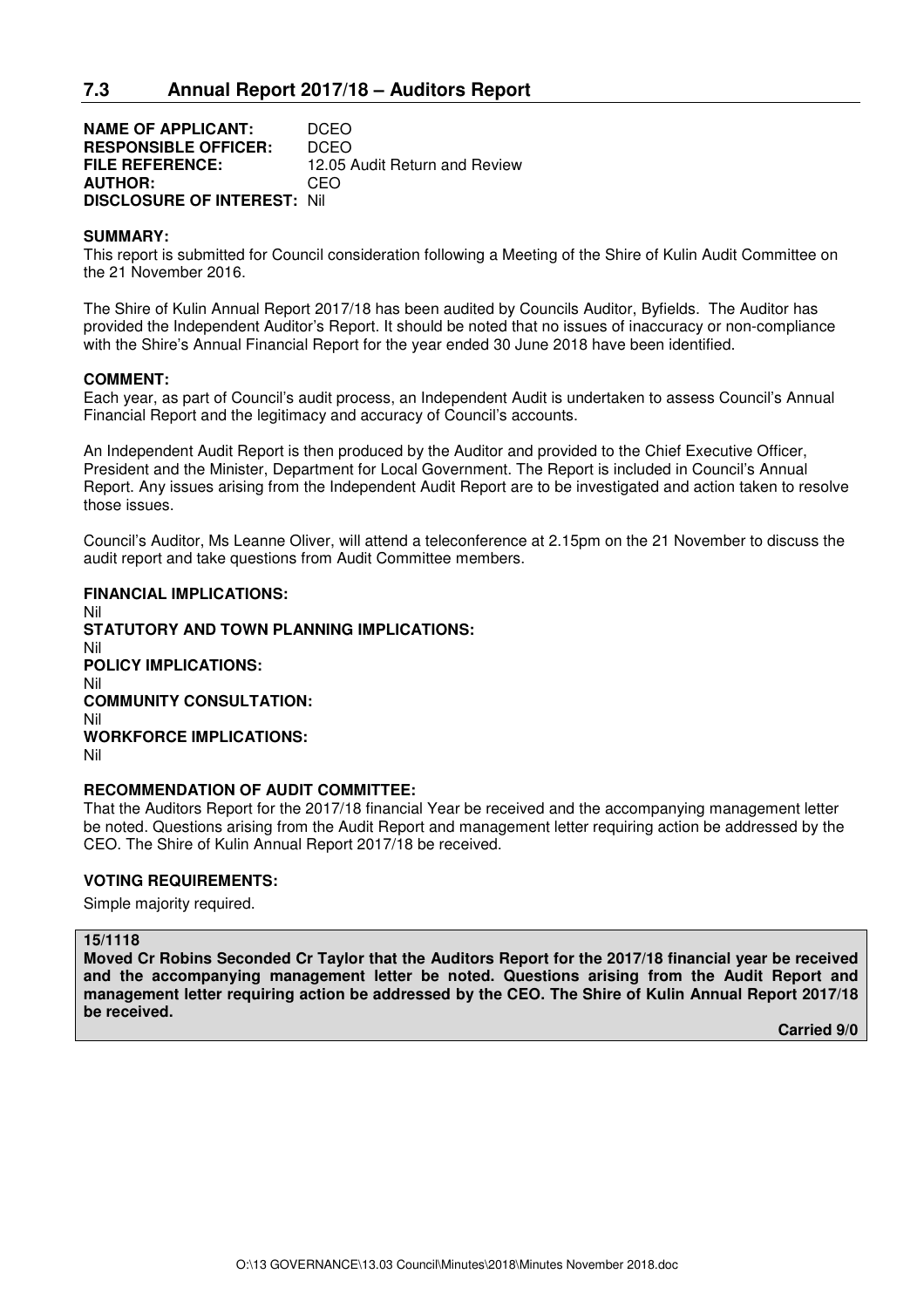## **8 ELECTED MEMBERS MOTIONS OF WHICH PREVIOUS NOTICE HAS BEEN GIVEN**

## **8.1 Enquiry – Sale of Donga**

**NAME OF APPLICANT:** CEO **RESPONSIBLE OFFICER:** CEO **FILE REFERENCE: AUTHOR:** CEO **DISCLOSURE OF INTEREST:** Nil

### **SUMMARY:**

Ben Whisson has enquired if the Shire are interested in selling the 12m x 3m office dongas.

#### **COMMENT:**

This donga was initially purchased for staff offices during the period the CRC was relocated to the Shire whilst the new Administration building was renovated. Cost was approx. \$20,000.

The donga remains on site at the old offices, and one of the rooms currently has some items stored belonging to the Kulin Bush Races.

#### **FINANCIAL IMPLICATIONS:**

Sale of asset

**STATUTORY AND TOWN PLANNING IMPLICATIONS:**  Nil

**POLICY IMPLICATIONS:**

Nil

#### **COMMUNITY CONSULTATION:**

Advertise Sale by Tender

#### **WORKFORCE IMPLICATIONS:**

Nil

#### **RECOMMENDATION:**

## **VOTING REQUIREMENTS:**

Simple majority required.

#### **16/1118**

**Moved Cr Taylor Seconded Cr Lucchesi that Council agree to advertise the donga for Sale by Tender.** 

 **Carried 9/0** 

## **8.2 Kulin CWA – Request for Assitance**

The Kulin CWA forward a request for maintenance assistance for the building on Johnston St to individual Councillors. Judd Hobson has met with the CWA ladies to investigate some of the issues.

#### **Resolved**

**That the letter be received and that the Shire will assist with running storm water from the fence out to the road (under the footpath).**